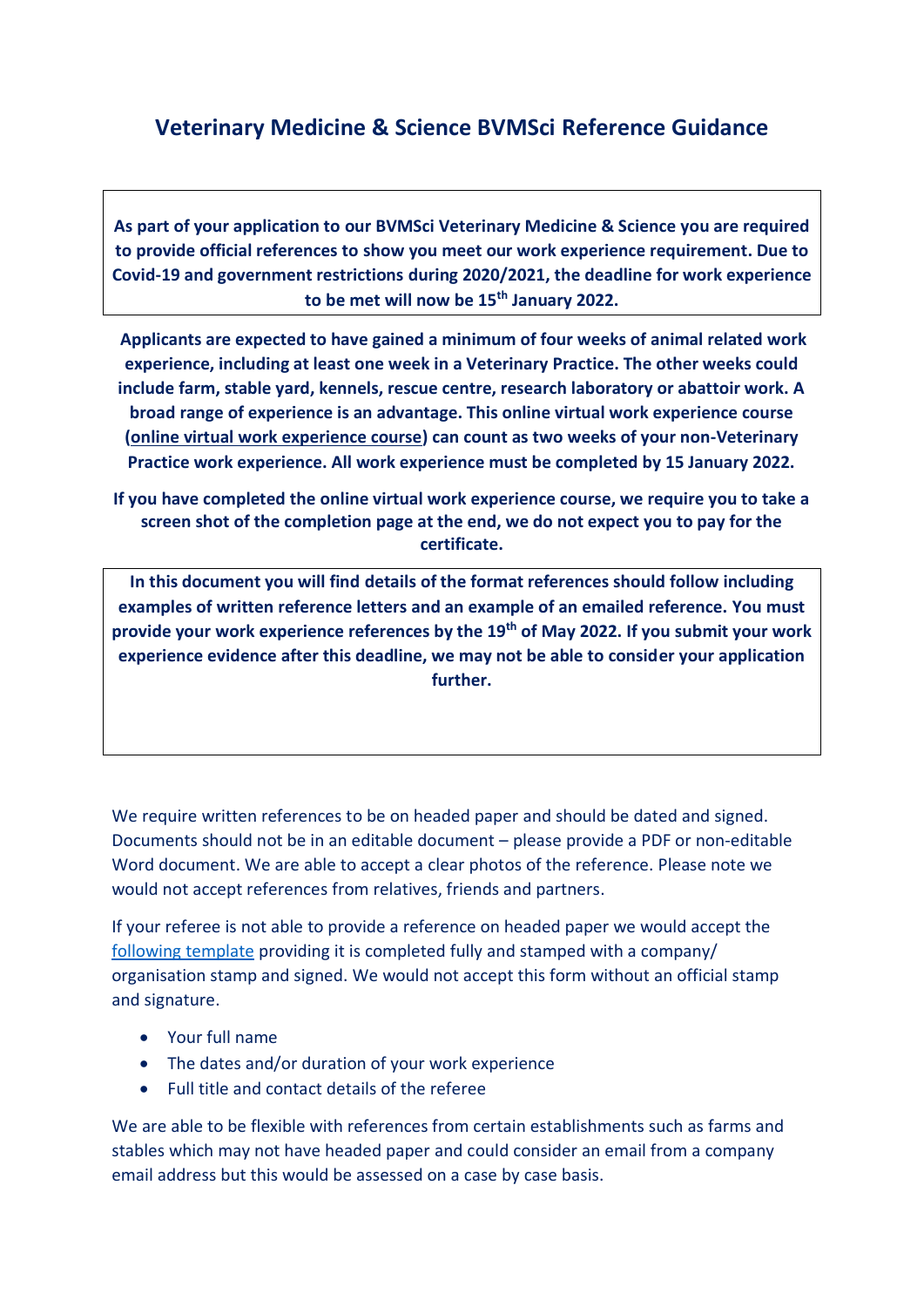Example of written reference on headed paper, dated and signed with full title of signatory outlining the amount of time spent at the practice and when the experience was completed.



Faculty of<br>Health and Medical Sciences

School of Veterinary Medicine Daghne Jackson Road Guildford, Sumey, GU2 7AL

T: +44 (0) 1483 689165

www.sumey.ac.uk<br>vetschool@sumey.ac.uk

20th August 2016

Dear Sir/Madam,

Megan Jones spent a week with us in July 2016 seeing practice. During this week she spent time consulting with our vets and observing operations. She also spent time cleaning out kennels and answering phones.

At all times she was polite, courteous and well presented. She happily took on tasks and completed them with a smile!

We would welcome Megan back for further work experience at any time.

Best Wishes,

Signature

Sarah Clarke

University of Surrey Veterinary Nurse





THE QUEEN'S<br>ANNIVERSARY PRIZES<br>For Home and Former Englance 2011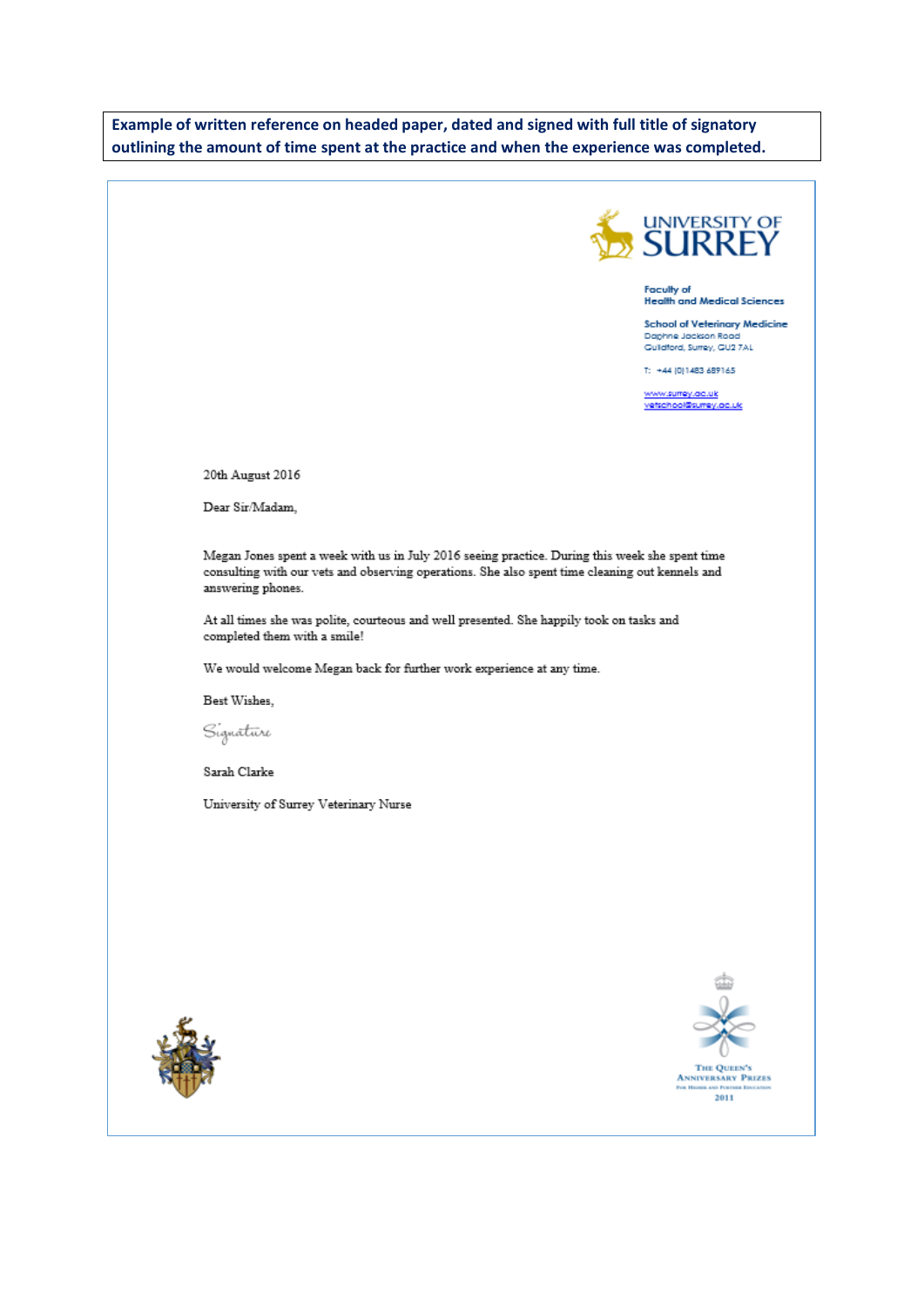## **Example of written reference on headed paper, dated and signed with full title of signatory outlining the specific dates work experience was undertaken.**

|                                                                                                                                               | UNIVERSITY OF SURREY                                                                      |
|-----------------------------------------------------------------------------------------------------------------------------------------------|-------------------------------------------------------------------------------------------|
|                                                                                                                                               |                                                                                           |
|                                                                                                                                               | Faculty of<br><b>Health and Medical Sciences</b>                                          |
|                                                                                                                                               | <b>School of Veterinary Medicine</b><br>Daphne Jackson Road<br>Guildford, Surrey, GU2 7AL |
|                                                                                                                                               | T: +44 (0)1483 689165                                                                     |
|                                                                                                                                               | www.surrey.ac.uk<br>vetschool@surrey.oc.uk                                                |
|                                                                                                                                               |                                                                                           |
|                                                                                                                                               | 12th October 2015                                                                         |
|                                                                                                                                               |                                                                                           |
| To whom it may concern,                                                                                                                       |                                                                                           |
| Re: Megan Jones                                                                                                                               |                                                                                           |
| Megan Volunteered at the University of Surrey Vet School on the following<br>dates:-                                                          |                                                                                           |
| 6th, 13th, 20th, 27th, 28th and 29th of October 2014<br>3rd, 10th and 17th of November 2014<br>1st, 8th, 15th, 28th and 30th of December 2014 |                                                                                           |
|                                                                                                                                               |                                                                                           |
| During this time she was helping staff with general duties including cleaning<br>kennels and answering phones.                                |                                                                                           |
| Kind Regards,                                                                                                                                 |                                                                                           |
|                                                                                                                                               |                                                                                           |
| Signătūre<br>John Smith                                                                                                                       |                                                                                           |
| Administrator<br>University of Surrey School of Veterinary Medicine                                                                           |                                                                                           |
|                                                                                                                                               |                                                                                           |
|                                                                                                                                               |                                                                                           |
|                                                                                                                                               |                                                                                           |
|                                                                                                                                               |                                                                                           |
|                                                                                                                                               |                                                                                           |
|                                                                                                                                               | THE QUEEN'S                                                                               |
|                                                                                                                                               | <b>ANNIVERSARY PRIZES</b><br>FOR HUSSIE AND PURTIES EDUCATION<br>2011                     |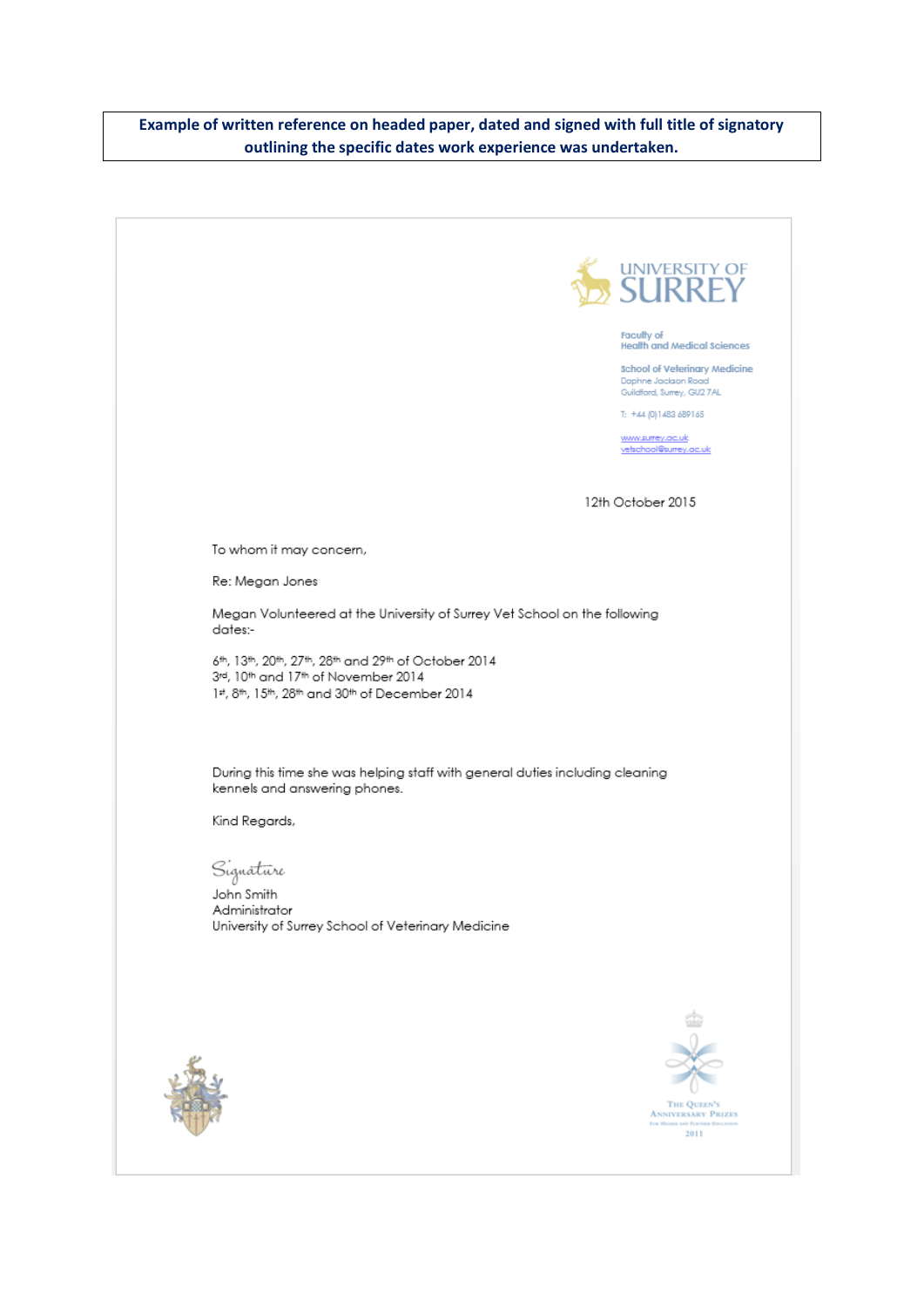**Example of written reference on headed paper, dated and signed with title of referee. Letter shows work experience completed over a long period of time - states number of days or hours per week/month and includes the length of time (18 months).** 

UNIVERSITY OF Faculty of<br>Health and Medical Sciences School of Veterinary Medicine Daphne Jacison Roo Guildford, Surrey, GU2 7AL T: +44 (0)1483 689165 www.surrey.ac.uk<br>yetschool@surrey.ac.uk 22<sup>nd</sup> January 2014 To whom it may concern, Megan Jones has undertaken work experience at the University of Surrey riding stables every Sunday and one evening a week for the past 18 months. On average she would work 9 hours on a Sunday and 3 hours on an evening shift. Megan's main responsibilities are cleaning out stables and assisting with the feeding of the animals. Megan is always friendly and eager to help. Please do not hesitate to get in touch if you require further details. Kind Regards, Signature Claire Green Head Groom University of Surrey Stables THE QUEEN'S<br>ANNIVERSARY PRIZES 2011